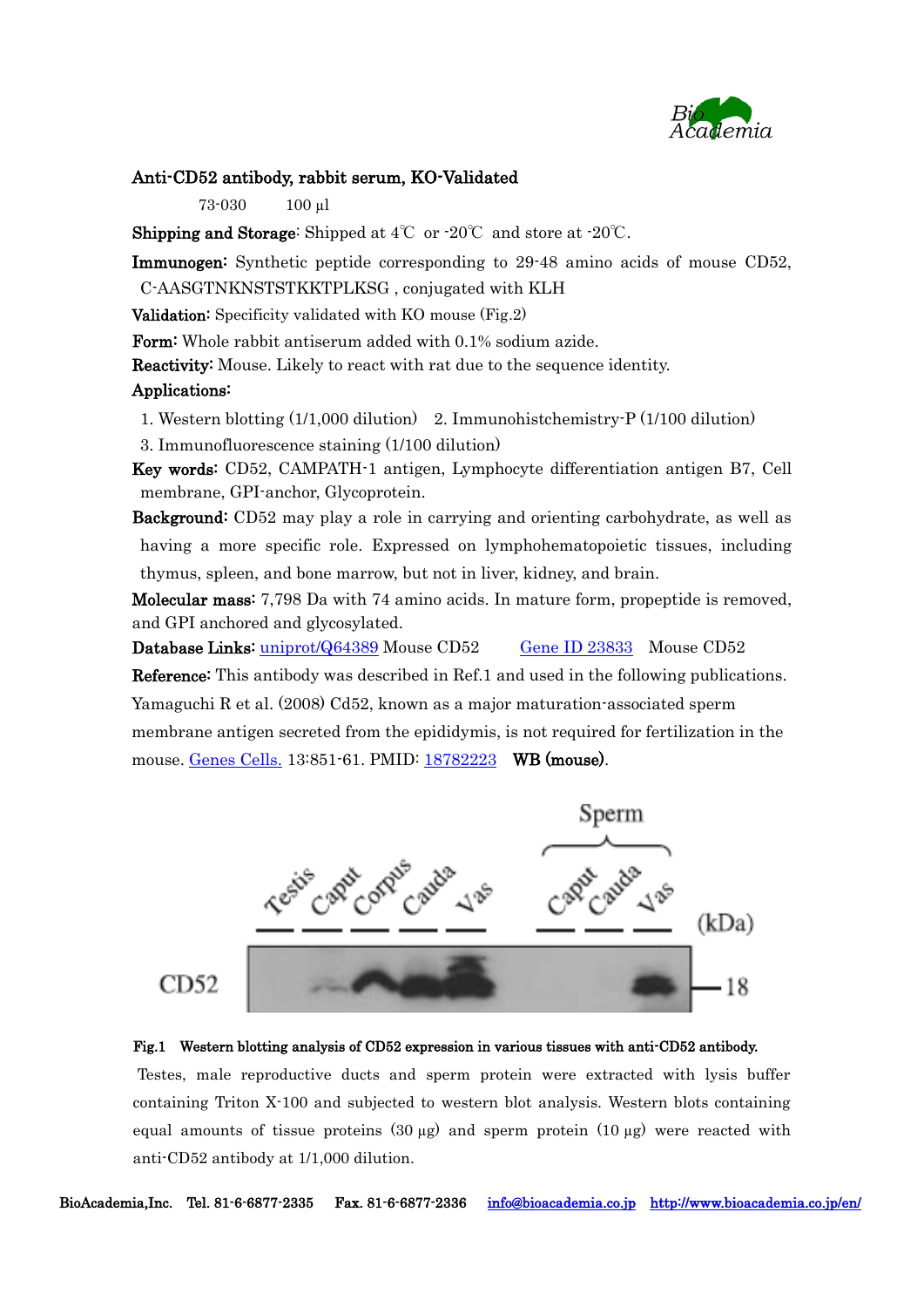



Fig.2. Western blot analysis of CD52 in cauda epididymal lysates and sperm lysates of wild type and CD52 deficient mice.  $Cd52^{i+} (+)+$ ,  $Cd52^{i-} (+)-$ , and  $Cd52^{-i-} (-)-$ .

Cauda epididymis and sperm from vas deferens were lysed in lysis buffer containing 1% TritonX-100. Proteins (30  $\mu$  g for cauda epididimis and 10  $\mu$  g for sperm) were analyzed by western blotting with anti-CD52 antibody at 1/1,000 dilution.



# Fig.3. Western blot analysis of CD52 in lysates of mouse testis and sperm with anti-CD52 antibody.

Proteins in the lysates  $(10 \mu g)$  are separated on SDS-PAGE (10-20% gradient) and electro-blotted to PVDF membrane. The membrane was reacted with anti-CD52 antibody at 1/1,000 dilution. As the second antibody, anti-rabbit IgG antibody conjugated with HRP (ab97051) was used at 1/10,000 dilution. The numbers on the right are positions of protein size markers shown in kDa.